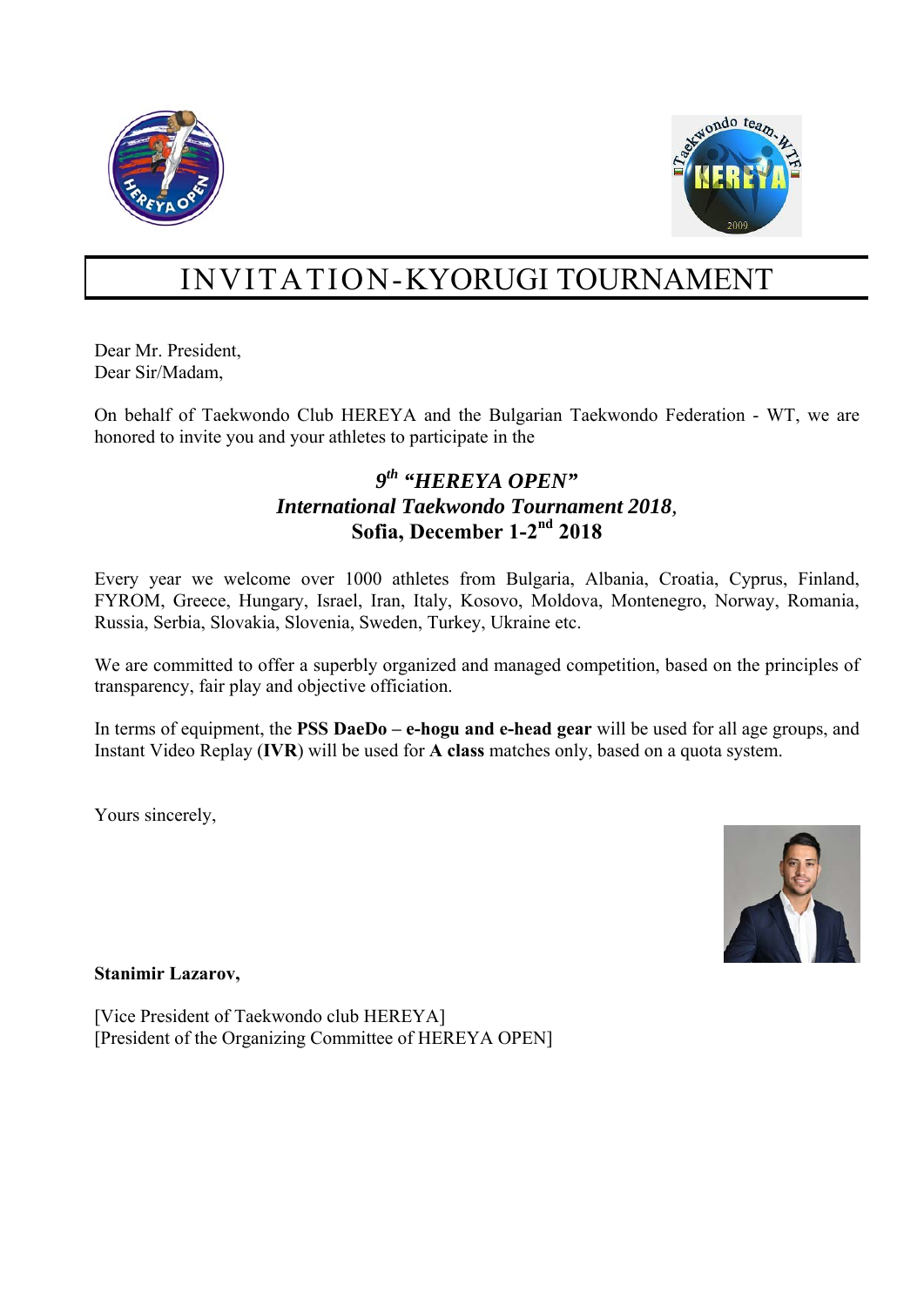

## **BULGARIAN TAEKWONDO FEDERATION**



Sofia, 75 "Vassil Levski" blvd., tel.: +359 2 421 98 65, e-mail: office@taekwondo-bulgaria.org www.taekwondo-bulgaria.org

## **INTERNATIONAL TAEKWONDO CHAMPIONSHIP 9TH HEREYA OPEN 2018**

# **1ST and 2ND DECEMBER 2018**

# **SOFIA, BULGARIA**

| 1. | ORGANIZER                         | Taekwondo club Hereya<br><b>Bulgarian Taekwondo Federation</b><br>Mobile: +359 888 208693 (Mr. Stanimir Lazarov)<br>Mobile: +359 884 423016 (Mr. Iliya Dimitrov – Event Coordinator)<br>E-mails: tk.hereya@gmail.com, office@bulgaria-taekwondo.com                                                                                                                                                                                                                                                 |  |  |  |
|----|-----------------------------------|-----------------------------------------------------------------------------------------------------------------------------------------------------------------------------------------------------------------------------------------------------------------------------------------------------------------------------------------------------------------------------------------------------------------------------------------------------------------------------------------------------|--|--|--|
|    | <b>APPLICATIONS</b>               | The deadline for applications is <u>by the end of <math>23^{\text{rd}}</math> November 2018</u> . NO applications will be<br>accepted after the deadline.<br>Changes in the categories of already registered participants should be made no later than<br>23:59 on $26th$ November 2018.<br>Applications should be registered online at: https://tpss.eu<br>$\bullet$                                                                                                                               |  |  |  |
|    | 3. DATE AND PLACE                 | Date: 1 <sup>st</sup> and 2 <sup>nd</sup> December 2018 (Saturday and Sunday);<br>Place: sport hall "Hristo Botev";<br>Address: Studentski grad, John Lennon street;<br>Map: https://goo.gl/maps/M9Y8Le1Vddy<br>Start of matches: 09:00 AM                                                                                                                                                                                                                                                          |  |  |  |
|    | 4. HEAD OF TEAM<br><b>MEETING</b> | At 08:30 on $1st$ and $2nd$ December 2018 the place of competition.                                                                                                                                                                                                                                                                                                                                                                                                                                 |  |  |  |
| 5. | <b>AGE GROUPS</b>                 | <b>BABY GROUP</b> (class "B"): athletes, born in 2014, 2013 and 2012 (regardless of the<br>specific day and month);<br><b>CHILDREN I GROUP</b> (class "A" and class "B"): athletes, born in 2011, 2010 and 2009<br>(regardless of the specific day and month);<br><b>CHILDREN II GROUP</b> (class "A" and class "B"): athletes, born in 2008 and 2007<br>٠<br>(regardless of the specific day and month);<br>CADETS (class "A" and class "B"): athletes, born in 2006, 2005 and 2004 (regardless of |  |  |  |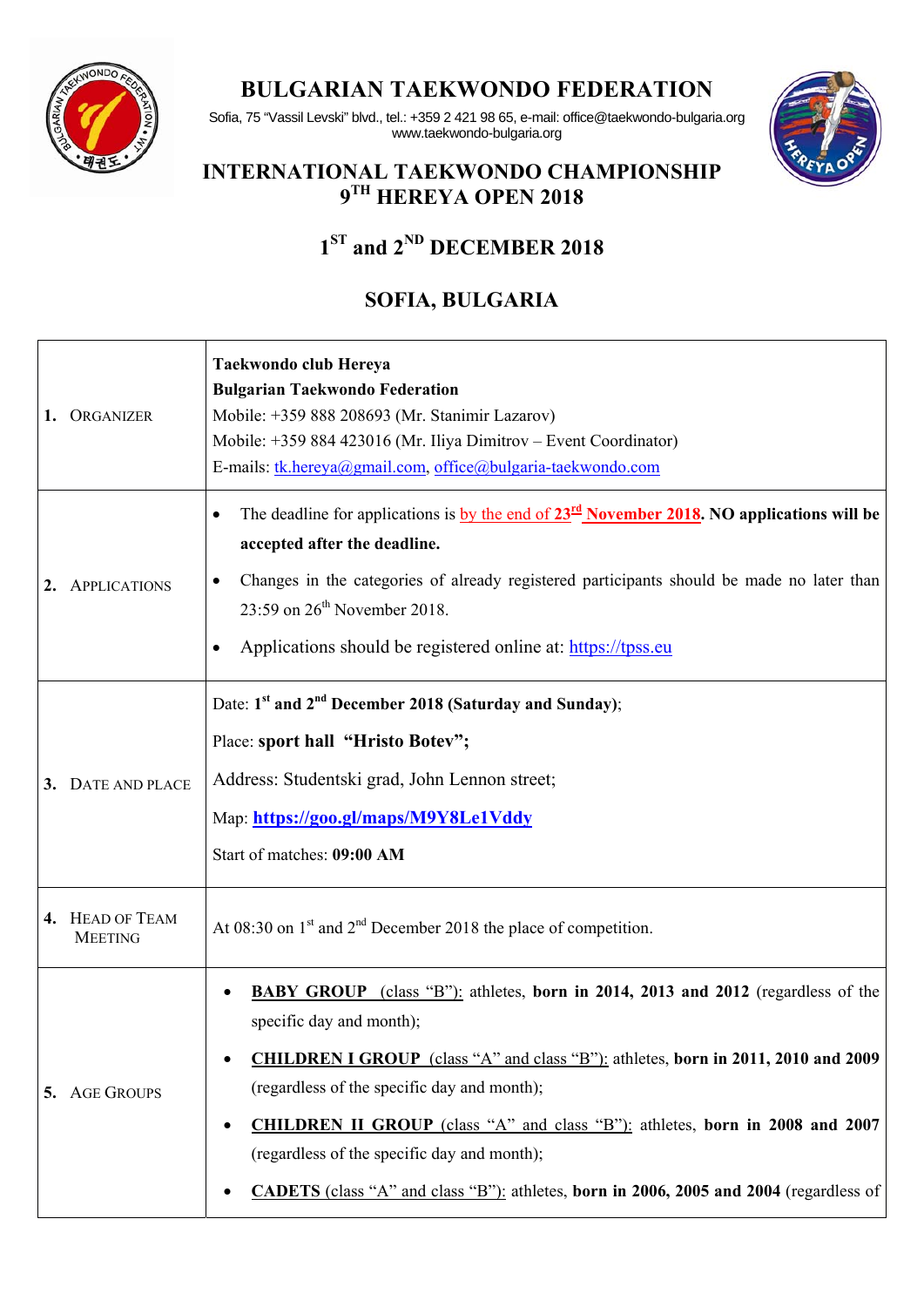|    |                    | the specific day and month);                                                                                                      |  |  |  |  |
|----|--------------------|-----------------------------------------------------------------------------------------------------------------------------------|--|--|--|--|
|    |                    | <b>JUNIORS</b> (class "A" and class "B"): athletes, born in 2003, 2002 and 2001 (regardless<br>$\bullet$                          |  |  |  |  |
|    |                    | of the specific day and month);                                                                                                   |  |  |  |  |
|    |                    | <b>SENIORS</b> (class "A" and class "B"): athletes, born in 2001 and before (regardless of the                                    |  |  |  |  |
|    |                    | specific day and month);                                                                                                          |  |  |  |  |
|    |                    | Athletes born in 2001 could compete either in Juniors or in Seniors.                                                              |  |  |  |  |
|    |                    | Each athlete can participate in only one class $(A \text{ or } B)$ and only one age group.                                        |  |  |  |  |
| 6. | <b>COMPETITION</b> | The official WT Competition Rules will be used. The tournament will be based on a Single<br>Elimination.                          |  |  |  |  |
|    | <b>RULES AND</b>   | Instant Video Replay (IVR) will be used <b>A-class</b> matches only, based on a quota system.                                     |  |  |  |  |
|    | <b>SYSTEM</b>      | *All age groups have A-class (standard rules - with kicks to the head), and B-class (kicks to the head are<br><b>NOT</b> allowed) |  |  |  |  |
|    |                    | <b>BABY GROUP</b> (class "B"):                                                                                                    |  |  |  |  |
|    |                    | Male and female: -16kg, -18kg, -20kg, -22kg, -24kg; +24 kg;                                                                       |  |  |  |  |
|    |                    | <b>CHILDREN I GROUP</b> (class "A" and class "B"):                                                                                |  |  |  |  |
|    |                    | Male and female: -21kg, -23kg, -25kg, -27kg, -29kg, -31kg, -33kg, -36kg, -40kg, +40                                               |  |  |  |  |
|    |                    | kg;                                                                                                                               |  |  |  |  |
|    |                    | <b>CHILDREN II GROUP</b> (class "A" and class "B"):                                                                               |  |  |  |  |
|    |                    | Male and female: -27kg, -31kg, -33kg, -36kg, -40kg, -44kg, -48kg, -52kg, -57kg, +57kg;                                            |  |  |  |  |
|    |                    | <b>CADETS</b> (class "A" and class "B"):                                                                                          |  |  |  |  |
|    |                    | Male: -33kg, -37kg, -41kg, -45kg, -49kg, -53kg, -57kg, -61kg, -65kg, +65kg;                                                       |  |  |  |  |
|    | WEIGHT CLASSES     | Female: -29kg, -33kg, -37kg, -41kg, -44kg, -47kg, -51kg, -55kg, -59kg, +59 kg;                                                    |  |  |  |  |
| 7. |                    | <b>JUNIORS</b> (class "A"):                                                                                                       |  |  |  |  |
|    |                    | Male: -45kg, -48kg, -51kg, -55kg, -59kg, -63kg, -68kg, -73kg, -78kg, +78kg;                                                       |  |  |  |  |
|    |                    | Female: -42kg, -44kg, -46kg, -49kg, -52kg, -55kg, -59kg, -63kg, -68kg, +68 kg;                                                    |  |  |  |  |
|    |                    | <b>JUNIORS</b> (class "B"):                                                                                                       |  |  |  |  |
|    |                    | Male: -48kg, -55kg, -63kg, -73kg, +73kg                                                                                           |  |  |  |  |
|    |                    | Female: -44kg, -49kg, -55kg, -63kg, +63 kg                                                                                        |  |  |  |  |
|    |                    | <b>SENIORS</b> (class "A"):                                                                                                       |  |  |  |  |
|    |                    | Male: -54kg, -58kg, -63kg, -68kg, -74kg, -80kg, -87kg, +87kg;                                                                     |  |  |  |  |
|    |                    | Female: -46kg, -49kg, -53kg, -57kg, -62kg, -67kg, -73kg, +73kg;                                                                   |  |  |  |  |
|    |                    | <b>SENIORS</b> (class "B"):                                                                                                       |  |  |  |  |
|    |                    | Male: -58kg, -68kg, -80kg, +80kg,                                                                                                 |  |  |  |  |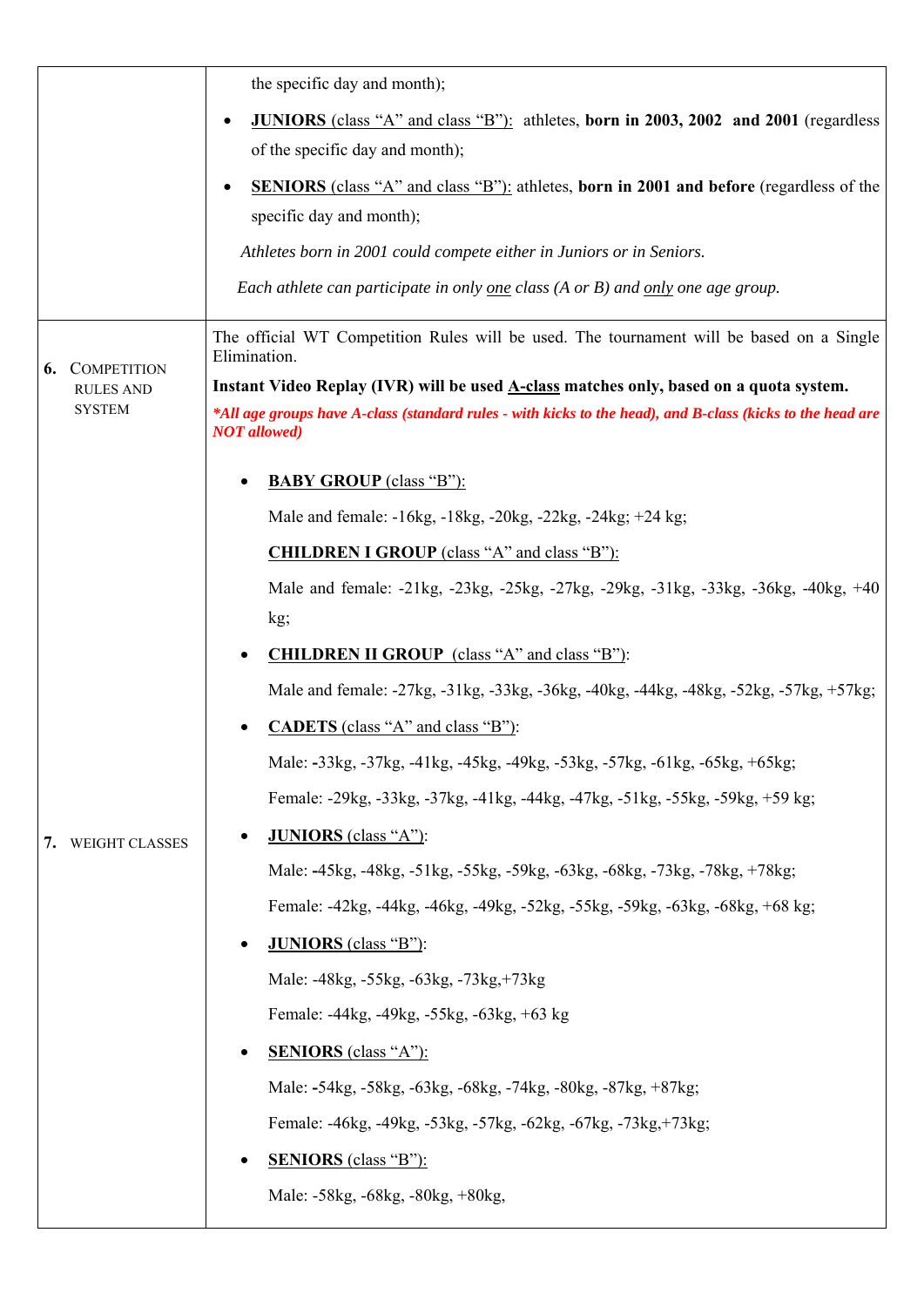|                                                  | Female: -49kg, -57kg, -67kg, +67kg                                                                                                                                                                                                                                                                                                                                                                                                                                                                                                                                                                                                                                        |
|--------------------------------------------------|---------------------------------------------------------------------------------------------------------------------------------------------------------------------------------------------------------------------------------------------------------------------------------------------------------------------------------------------------------------------------------------------------------------------------------------------------------------------------------------------------------------------------------------------------------------------------------------------------------------------------------------------------------------------------|
| <b>WEIGH-IN AND</b><br>8.<br><b>REGISTRATION</b> | $30th$ November 2018 – 16:00-20:00 for <u>all athletes competing on both days</u> – at the<br>$\bullet$<br>Official Hotel - Vitosha Park Hotel, address: 1 Rosario str., Sofia, 1700 (map:<br>https://goo.gl/maps/LWwPDA44Teu)<br>1 <sup>st</sup> December 2018 – 14:00-16:00 for athletes competing on $2nd$ December 2018 –<br>$\bullet$<br>Sports venue - Sports Hall "Hristo Botev"                                                                                                                                                                                                                                                                                   |
| 9. MATCH<br><b>DURATION</b>                      | CHILDREN (I and II gr.), "A" class:<br>$2 \times 1,5$ min. with 30 sec. rest<br><b>BABY</b> and <b>CHILDREN</b> (I and II gr.), "B" class:<br>$2 \times 1,5$ min. with 30 sec. rest<br>CADETS, "A" class:<br>$3 \times 1,5$ min. with 30 sec. rest<br>CADETS, "B" class:<br>$2 \times 1,5$ min. with 30 sec. rest<br>JUNIORS, "A" class:<br>$3 \times 1,5$ min. with 30 sec. rest<br>JUNIORS, "B" class:<br>$2 \times 1,5$ min. with 30 sec. rest<br>SENIORS, "A" class:<br>$3 \times 1,5$ min. with 30 sec. rest<br>SENIORS, "B" class:<br>$2 \times 1,5$ min. with 30 sec. rest<br>The Organizers reserve the right to change the duration of the matches if necessary. |
| 10. SCORING                                      | PSS DaeDo - e-hogu and e-head gear                                                                                                                                                                                                                                                                                                                                                                                                                                                                                                                                                                                                                                        |
| 11. EQUIPMENT                                    | All players competing in Class-A will be provided with a Daedo electronic hogu and E-Head<br>gear for their matches.<br>For B-Class all players will be provided with a Daedo electronic hogu and must bring their<br>own helmets.<br>All Competitors must bring their own Daedo sensor socks. These should be purchased in<br>advance before the event.                                                                                                                                                                                                                                                                                                                  |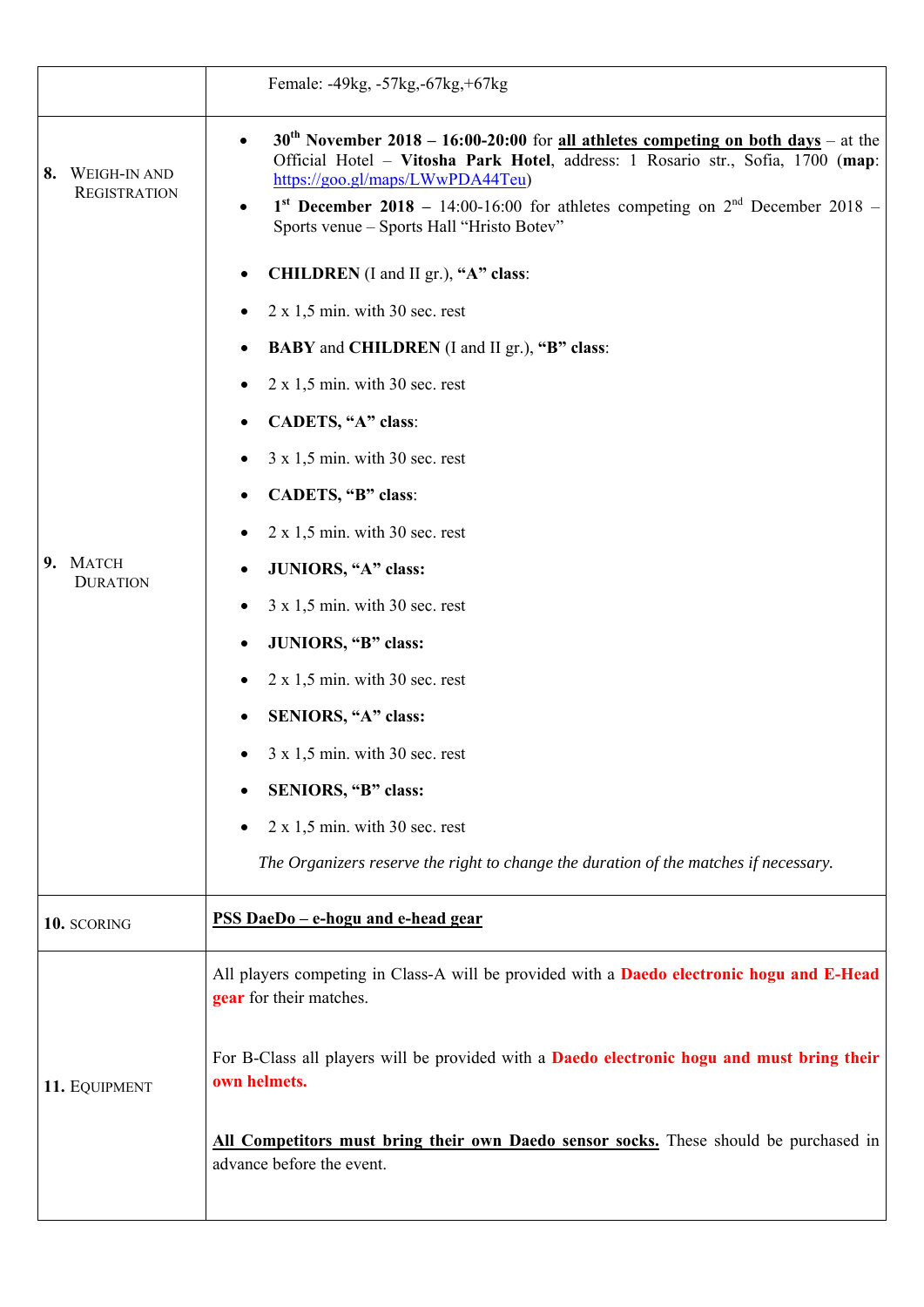|                                      | All competitors must provide all other WT-approved protective equipment: helmet, forearm<br>guards, shin guards, gloves, groin guard, mouth guard. Please note that mouth guards are<br>compulsory for ALL participating athletes, including those competing in "B" class. |  |  |  |  |  |  |  |
|--------------------------------------|----------------------------------------------------------------------------------------------------------------------------------------------------------------------------------------------------------------------------------------------------------------------------|--|--|--|--|--|--|--|
| 12. PAYMENT                          | For each contestant the entry fee is 30 euros. Entry fees must be paid in cash during the<br>Registration and Weight-in.                                                                                                                                                   |  |  |  |  |  |  |  |
|                                      | Change of category will be possible during the Registration and Weigh-in $-$ against an<br>additional fee of 10 euros for each change.                                                                                                                                     |  |  |  |  |  |  |  |
| 13. LIABILITY                        | All competitors participate at their own risk. The online registration implies that the competitors<br>agree to assume all responsibility for themselves and to release all other parties from any and all<br>liability which may directly or indirectly result.           |  |  |  |  |  |  |  |
| 14. PARTICIPANTS<br><b>DOCUMENTS</b> | GAL/GOL license is <b>not</b> required for participation.<br>All participants must show their passport during the Registration $&$ Weigh-in.                                                                                                                               |  |  |  |  |  |  |  |
|                                      | Medals will be awarded to the top four athletes in the respective class ("A" and "B") and weight<br>category for each age group (Baby; Children; Cadets, Juniors and Seniors):                                                                                             |  |  |  |  |  |  |  |
|                                      | 1st PLACE: GOLD MEDAL                                                                                                                                                                                                                                                      |  |  |  |  |  |  |  |
|                                      | 2nd PLACE: SILVER MEDAL                                                                                                                                                                                                                                                    |  |  |  |  |  |  |  |
|                                      | 3rd PLACE: BRONZE MEDAL                                                                                                                                                                                                                                                    |  |  |  |  |  |  |  |
|                                      | Medals will be awarded to all athletes in Baby and Children age division which did not<br>qualify for the semi-finals.                                                                                                                                                     |  |  |  |  |  |  |  |
|                                      | Teams cups will be awarded to the three best teams in the Total Ranking for the following age<br>and class divisions:                                                                                                                                                      |  |  |  |  |  |  |  |
|                                      | Baby and Children I and II group (Class B)                                                                                                                                                                                                                                 |  |  |  |  |  |  |  |
| 15. AWARDS                           | Children II and III (class A);                                                                                                                                                                                                                                             |  |  |  |  |  |  |  |
|                                      | Cadets (class A);                                                                                                                                                                                                                                                          |  |  |  |  |  |  |  |
|                                      | Cadets (class B);                                                                                                                                                                                                                                                          |  |  |  |  |  |  |  |
|                                      | Juniors (class A);                                                                                                                                                                                                                                                         |  |  |  |  |  |  |  |
|                                      | Seniors (class A);                                                                                                                                                                                                                                                         |  |  |  |  |  |  |  |
|                                      | The team with the highest score will receive the cup of the event $-9TH HEREYA$ OPEN 2018                                                                                                                                                                                  |  |  |  |  |  |  |  |
|                                      | The team ranking is based on the following point system:                                                                                                                                                                                                                   |  |  |  |  |  |  |  |
|                                      | For every Gold Medal<br>7 points                                                                                                                                                                                                                                           |  |  |  |  |  |  |  |
|                                      | For every Silver Medal<br>3 points                                                                                                                                                                                                                                         |  |  |  |  |  |  |  |
|                                      | For every Bronze Medal<br>1 point                                                                                                                                                                                                                                          |  |  |  |  |  |  |  |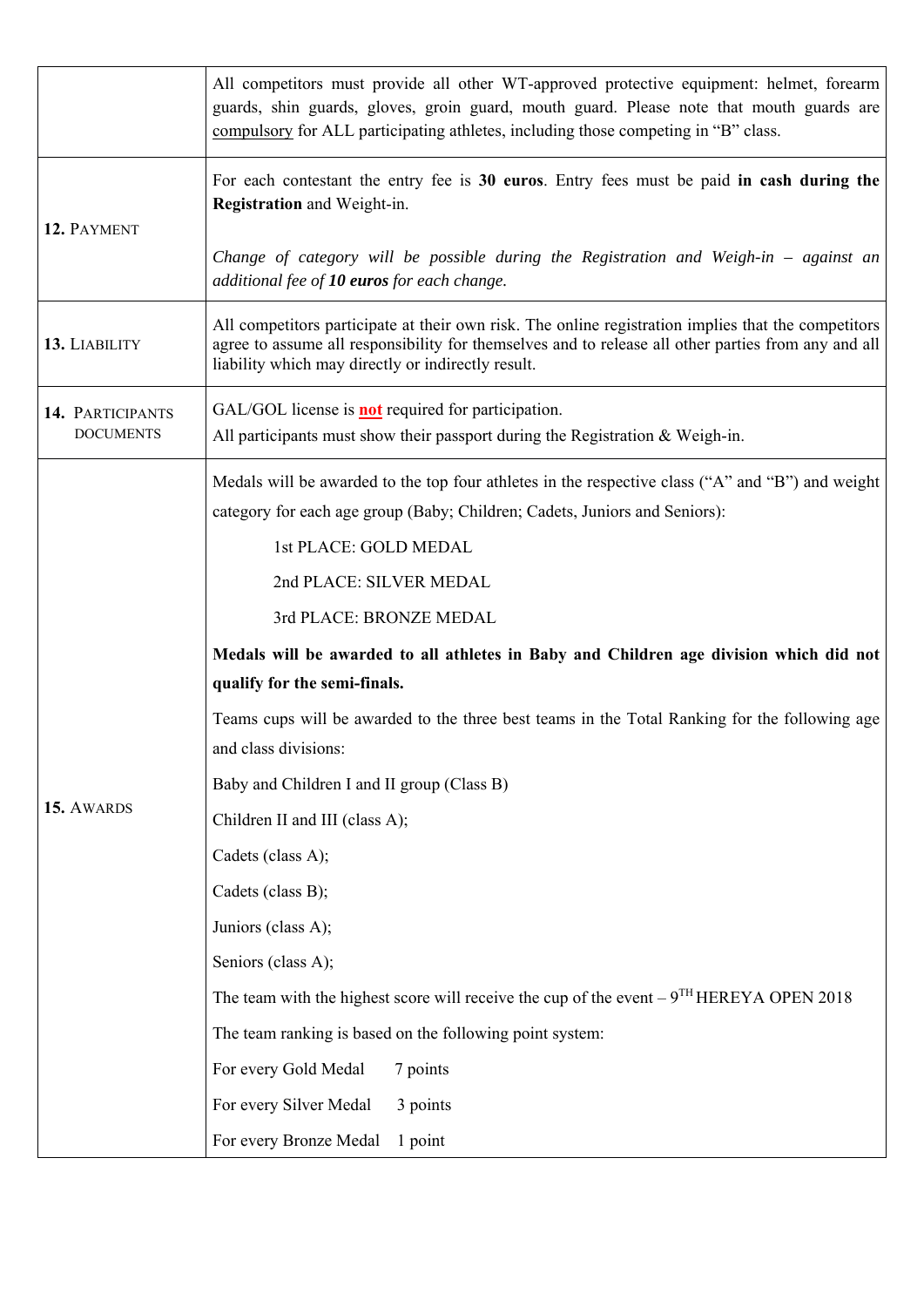| 16. COACHES   | Each team must have at least 1 assistant-coach (in addition to the main coach) to accompany<br>athletes for their matches. Once one of the athletes has entered the court (fully equipped and<br>accompanied by a coach/assistant-coach), their opponent will have only 1 minute (Kye-shi) to<br>show up (also fully equipped and accompanied by a coach/assistant-coach). Unless they do so<br>by the end of that 1 minute, they shall be disqualified. Once the match has started, NO change of<br>coaches shall be possible.                                                                                                                                                                                                                           |
|---------------|-----------------------------------------------------------------------------------------------------------------------------------------------------------------------------------------------------------------------------------------------------------------------------------------------------------------------------------------------------------------------------------------------------------------------------------------------------------------------------------------------------------------------------------------------------------------------------------------------------------------------------------------------------------------------------------------------------------------------------------------------------------|
| 17. PROTEST   | For all matches WITHOUT Instant Video Replay, the official coach is allowed to file a Protest<br>(contestation) to the Referee Chairman, immediately after the end of the pertinent contest,<br>together with a fee of 50 euro which is refundable if the protest is accepted by the Board of<br>Arbitration. The Referee Chairman will form a 3- or 5-member Board of Arbitration, which will<br>review the protest and announce the decision, which shall be final.<br>For all matches WITH Instant Video Replay no protests by the coaches will be accepted.<br>Pursuant to Art. 21.7 of the WT Competition Rules, "The decision of the Review Jury is final;<br>no further appeals during the contest or protest after the contest will be accepted". |
| 18. VISAS     | All teams who require a visa invitation should send their request to the Bulgarian Taekwondo<br>Federation (office@taekwondo-bulgaria.org) with the names, date of birth and passport No. of<br>all team members, competitors and officials (if possible, please send a word file as an e-mail<br>attachment).                                                                                                                                                                                                                                                                                                                                                                                                                                            |
| 19. REFEREES  | Referees wishing to participate should send an e-mail to $office@$ taekwondo-bulgaria.org no<br>later than 15 <sup>th</sup> November 2018 with their first and last names and their class of qualification<br>(International Referee, National Referee 1 or 2).<br>Participating teams could suggest 1 referee per every 10 participating athletes.<br>The Organizing Committee will provide accommodation at 4-star hotel near the competition<br>venue and remuneration.                                                                                                                                                                                                                                                                                |
| 20. TIMETABLE | 30 <sup>th</sup> November 2018 (Friday):<br>$16:00-20:00$ – Registration and Weigh-in, at the Official Hotel – Vitosha Pak Hotel (map:<br>https://goo.gl/maps/LWwPDA44Teu)<br><u>1<sup>st</sup> December 2018 (Saturday – Competition for Cadets and Juniors – all categories and</u><br>classes):<br>$08:30$ – Referee Meeting<br>08:30 – Head of Team Meeting<br>08:50 – Equipment checkpoints open up and start checking the athletes for the first matches                                                                                                                                                                                                                                                                                            |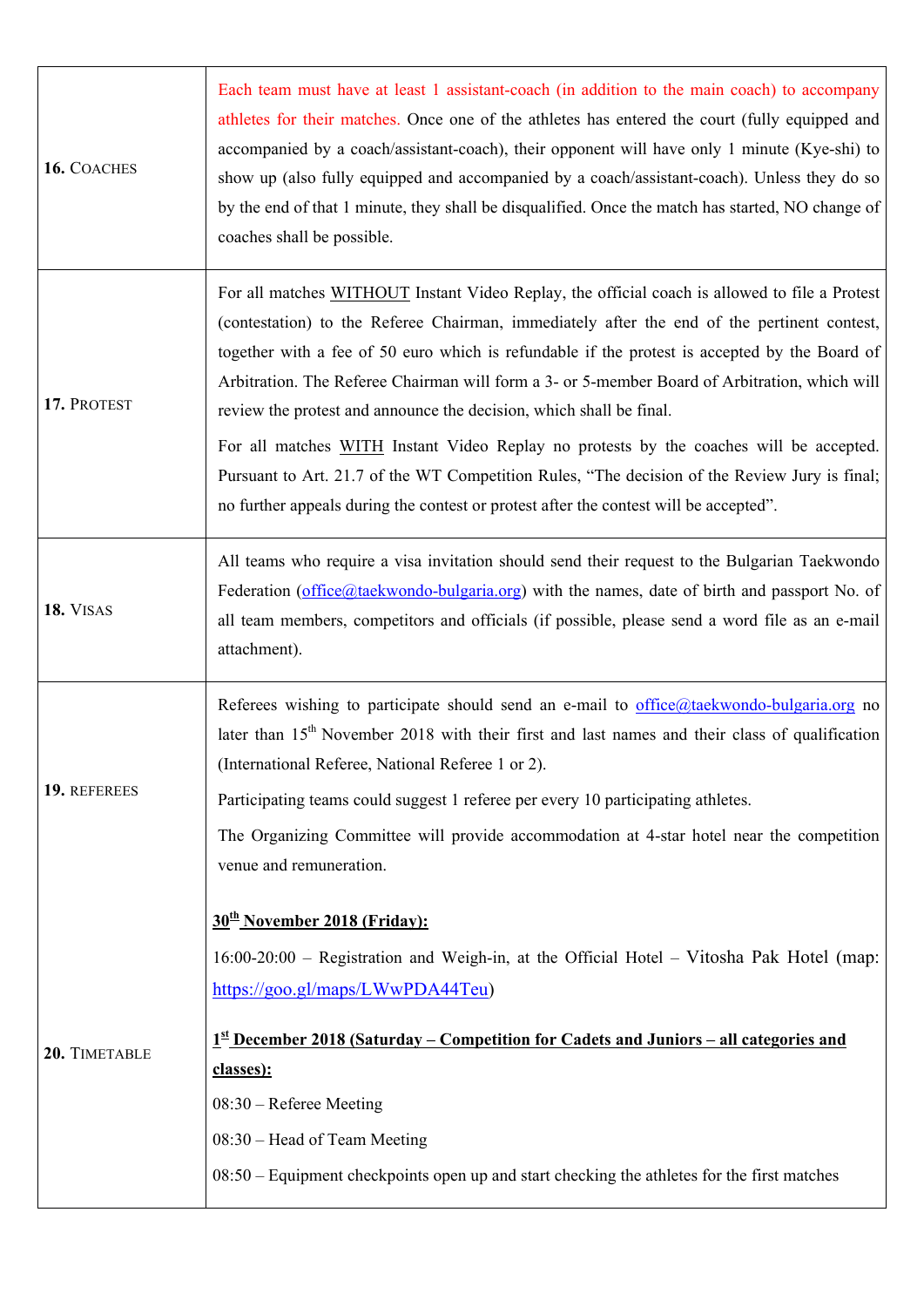|                   | $09:00$ – Start of matches                                                                                                                  |
|-------------------|---------------------------------------------------------------------------------------------------------------------------------------------|
|                   | 13:00 – Official Opening Ceremony                                                                                                           |
|                   | $14:00 - 16:00$ – Registration and Weigh-in for 02.12.2018 – at the Sports venue – Sports Hall                                              |
|                   | "Hristo Botev"                                                                                                                              |
|                   | 17:00 – Finals and Award Ceremony                                                                                                           |
|                   |                                                                                                                                             |
|                   | 2 <sup>nd</sup> December 2018 (Sunday – Competition for Baby, Children and Seniors – all categories                                         |
|                   | and classes):                                                                                                                               |
|                   | $08:30$ – Referee Meeting                                                                                                                   |
|                   | 08:30 – Head of Team Meeting                                                                                                                |
|                   | $08:50$ – Equipment checkpoints open up and start checking the athletes for the first matches                                               |
|                   | $09:00$ – Start of matches                                                                                                                  |
|                   | 17:00 – Finals and Award Ceremony                                                                                                           |
|                   |                                                                                                                                             |
|                   | The Organizers reserve the right to change the timetable if necessary.                                                                      |
|                   | The Organizing Committee offers assistance for the accommodation of teams for the<br>championship at preferential rates.                    |
| 21. ACCOMMODATION | For more information please review Appendix $1 -$ Accommodation form, attached to the Outline<br>or contact directly to tk.hereya@gmail.com |
|                   |                                                                                                                                             |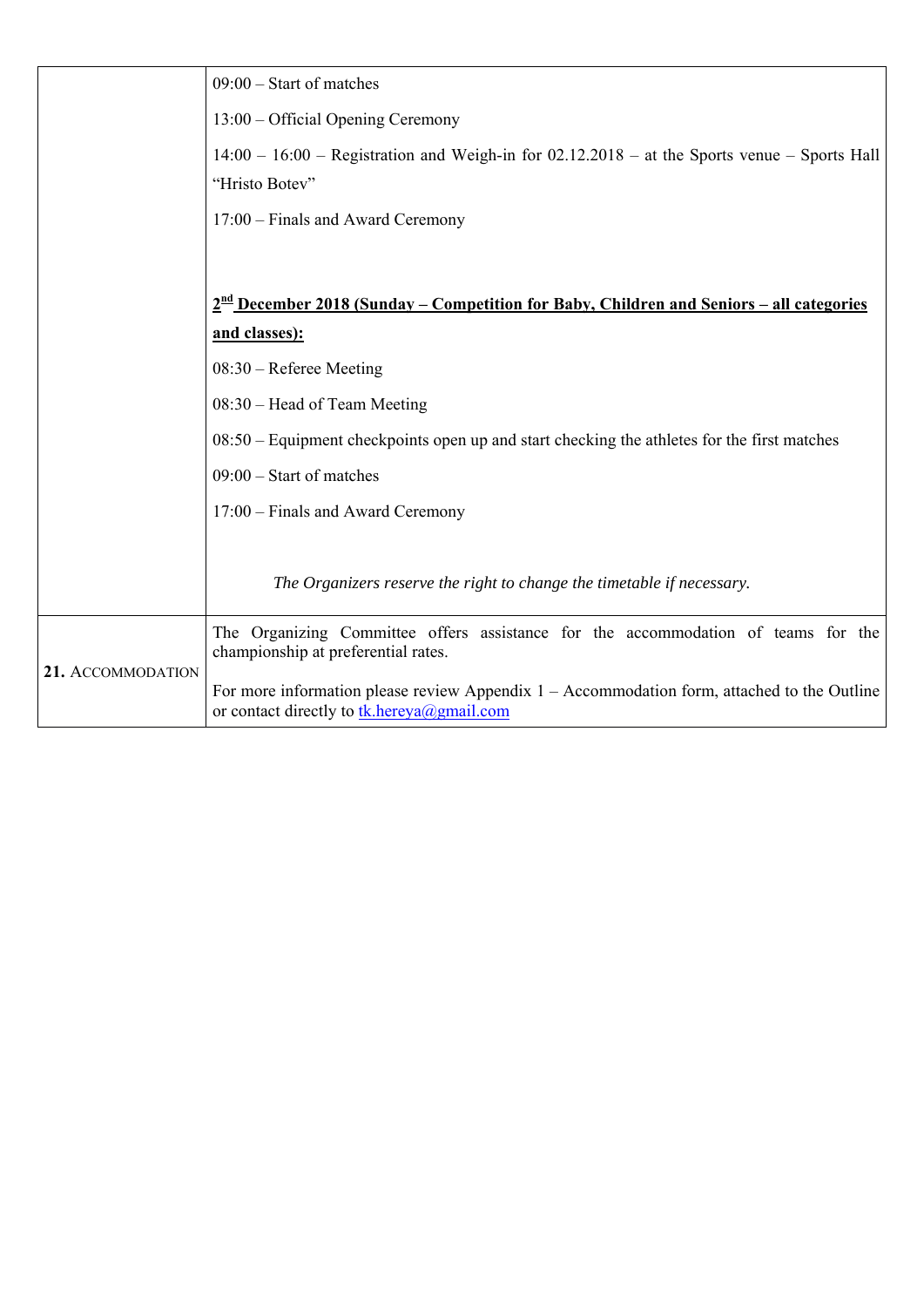# **IF YOU WISH TO TAKE ADVANTAGE OF THE PREFERENTIAL PRICES FOR 9TH HEREYA OPEN, PLEASE CHOSE ONE OF THE HOTELS, FILL IN THE HOTEL FORM BELOW AND SEND IT TO**

**[tk.hereya@gmail.com](mailto:tk.hereya@gmail.com)**

#### **1. VITOSHA PARK HOTEL\*\*\*\***

| Hotel | Distance to<br>the hall | Walk to<br>the hall | <b>BB</b><br>Price per room |          |
|-------|-------------------------|---------------------|-----------------------------|----------|
|       |                         |                     | <b>45 EUR</b>               | l person |
|       | $1.2 \text{ km}$        | $10 \text{ min}$    | <b>55 EUR</b>               | 2 people |
|       |                         |                     | <b>70 EUR</b>               | 3 people |

How to reach the hall from the hotel: **<https://goo.gl/maps/DnFf3hVb3Cx>**

Breakfast and city tax, VAT and insurance are included in the price. Dinner – 12-15 EUR depending on the menu.

#### **Room - Benefits & services:**

#### **This is the official hotel for the tournament and registration and weigh-in will be in the hotel on Friday 30.11 from 16:00-20:00**

Close to the hall, free use of hotel gym and pool; free WI FI, free parking

#### **2. SUITE HOTEL SOFIA\*\*\*\***

| Hotel                    | Distance to<br>the hall | Walk to<br>the hall | <b>BB</b><br>Price per room |          |
|--------------------------|-------------------------|---------------------|-----------------------------|----------|
| <b>SUITE HOTEL SOFIA</b> |                         |                     | <b>45 EUR</b>               | l person |
|                          | $700 \text{ m}$         | 5 min               | <b>60 EUR</b>               | 2 people |
|                          |                         |                     | <b>80 EUR</b>               | 3 people |

How to reach the hall from the hotel: **<https://goo.gl/maps/snw7zjzfM9z>**

Breakfast, VAT and insurance are included in the price. Supplement for dinner up to 13 EUR per person. City tax is to be paid  $-0.56$  EUR per person per day

**Benefits:** Very close to the hall, free underground parking, free WI FI. Panoramic restaurant on the top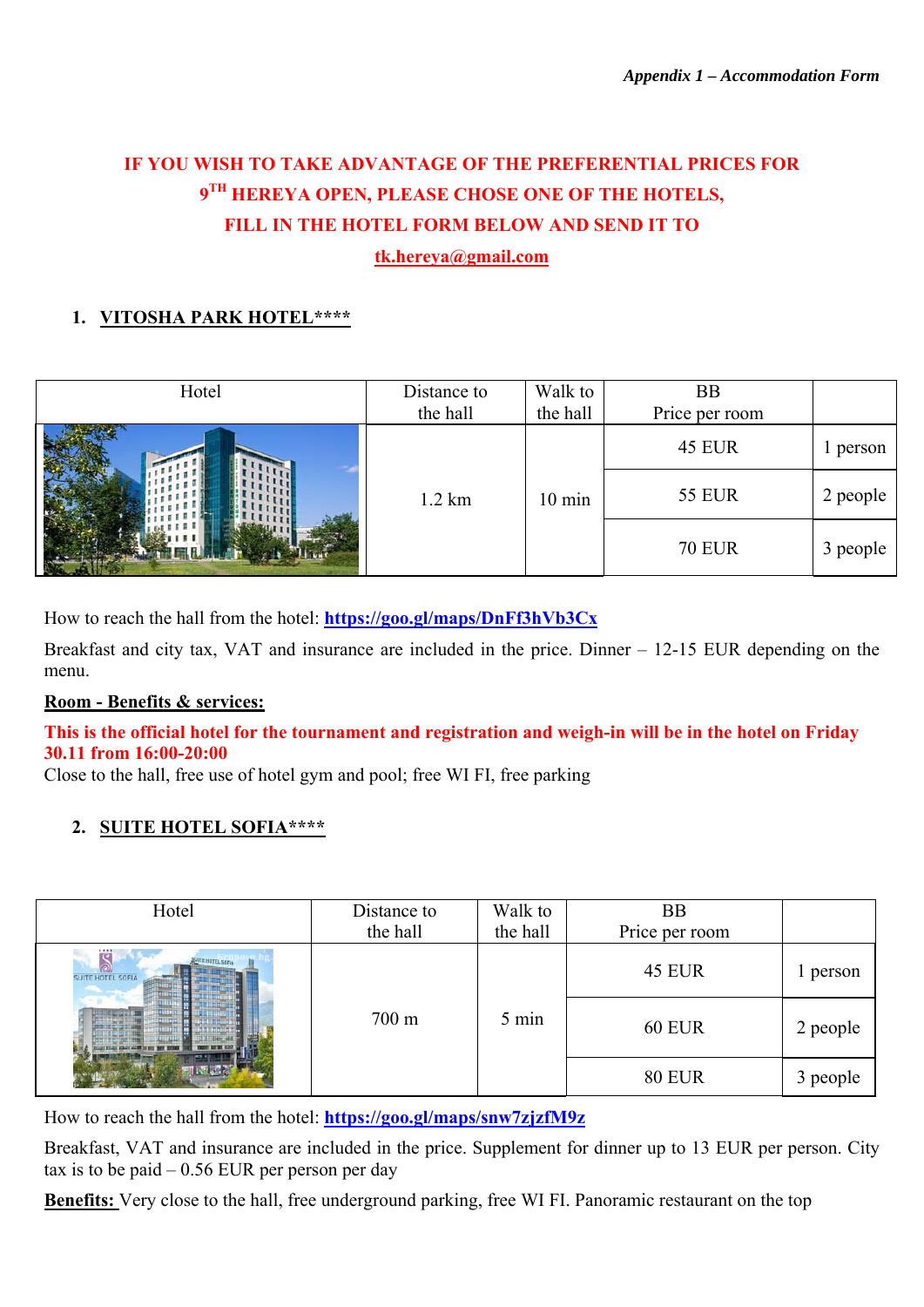

# **Hotel Accommodation Application Form**

| <b>CLUB</b>           |  |
|-----------------------|--|
| <b>CONTACT PERSON</b> |  |
| <b>COUNTRY</b>        |  |
| <b>CITY</b>           |  |
| <b>PHONE</b>          |  |
| <b>EMAIL ADDRESS</b>  |  |

| <b>HOTEL</b>                  |  |
|-------------------------------|--|
| <b>Check-In Date</b>          |  |
| <b>Check-Out Date</b>         |  |
| <b>Number of Single rooms</b> |  |
| <b>Number of Double rooms</b> |  |
| Number of rooms for 3 persons |  |

| No. | <b>Guest Name</b><br>(First name, Family Name) | Date of<br><b>Birth</b> | Male/<br>Female | <b>Type of Room</b> | <b>Breakfast only/</b><br><b>Dinner</b> and<br><b>Breakfast</b> |
|-----|------------------------------------------------|-------------------------|-----------------|---------------------|-----------------------------------------------------------------|
|     |                                                |                         |                 |                     |                                                                 |
|     |                                                |                         |                 |                     |                                                                 |
|     |                                                |                         |                 |                     |                                                                 |
|     |                                                |                         |                 |                     |                                                                 |
|     |                                                |                         |                 |                     |                                                                 |
|     |                                                |                         |                 |                     |                                                                 |
|     |                                                |                         |                 |                     |                                                                 |
|     |                                                |                         |                 |                     |                                                                 |
|     |                                                |                         |                 |                     |                                                                 |
|     |                                                |                         |                 |                     |                                                                 |
|     |                                                |                         |                 |                     |                                                                 |
|     |                                                |                         |                 |                     |                                                                 |
|     |                                                |                         |                 |                     |                                                                 |
|     |                                                |                         |                 |                     |                                                                 |
|     |                                                |                         |                 |                     |                                                                 |
|     |                                                |                         |                 |                     |                                                                 |
|     |                                                |                         |                 |                     |                                                                 |
|     |                                                |                         |                 |                     |                                                                 |
|     |                                                |                         |                 |                     |                                                                 |
|     |                                                |                         |                 |                     |                                                                 |
|     |                                                |                         |                 |                     |                                                                 |